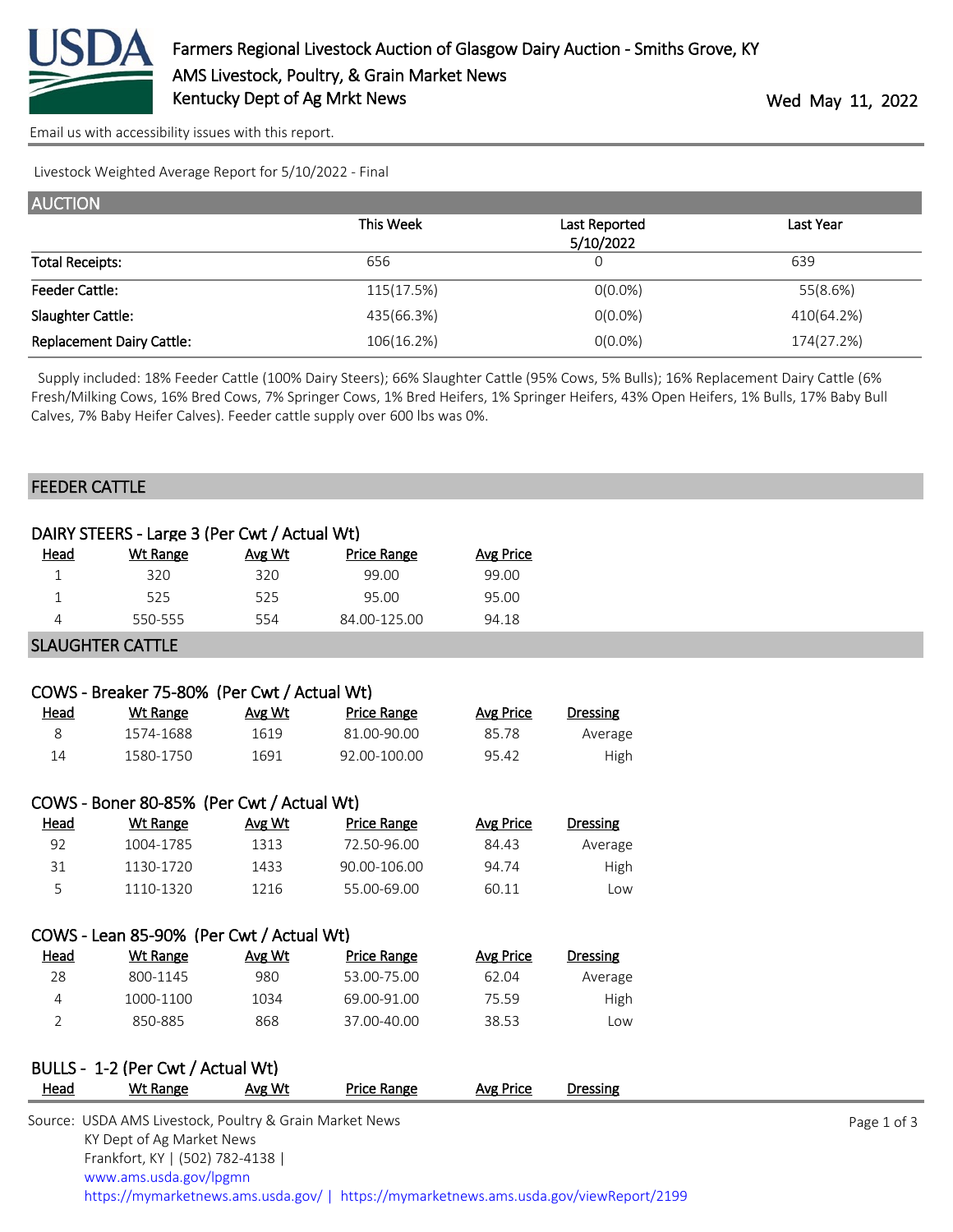

[Email us with accessibility issues with this report.](mailto:mars@ams.usda.gov?subject=508%20issue)

|                                           | 1744-2100      |                                | 1989                                                        | 110.00-125.00 | 115.77             | Average          |           |             |
|-------------------------------------------|----------------|--------------------------------|-------------------------------------------------------------|---------------|--------------------|------------------|-----------|-------------|
| $\overline{2}$                            | 2012-2030      |                                | 2021                                                        | 125.00-134.00 | 129.48             | High             |           |             |
| 1                                         | 1700           |                                | 1700                                                        | 92.00         | 92.00              | Low              |           |             |
| REPLACEMENT DAIRY CATTLE                  |                |                                |                                                             |               |                    |                  |           |             |
|                                           |                |                                |                                                             |               |                    |                  |           |             |
| <b>Quality</b>                            | <b>Stage</b>   | <b>Head</b>                    | FRESH/MILKING COWS (Per Cwt / Actual Wt)<br><b>Wt Range</b> | Avg Wt        | <b>Price Range</b> | <b>Avg Price</b> |           |             |
| Approved                                  | $\bigcirc$     | $\mathbf{1}$                   | 1200                                                        | 1200          | 925.00             | 925.00           |           |             |
| Medium                                    | O              | 1                              | 1300                                                        | 1300          | 975.00             | 975.00           |           |             |
| Medium                                    | $\circ$        | 1                              | 1150                                                        | 1150          | 825.00             | 825.00           | Crossbred |             |
| Medium                                    | O              | 1                              | 1050                                                        | 1050          | 925.00             | 925.00           | Jersey    |             |
| Common                                    | O              | $\mathbf 1$                    | 1040                                                        | 1040          | 410.00             | 410.00           | Jersey    |             |
|                                           |                |                                |                                                             |               |                    |                  |           |             |
| BRED COWS (Per Cwt / Actual Wt)           |                |                                |                                                             |               |                    |                  |           |             |
| <b>Quality</b>                            | <b>Stage</b>   | <b>Head</b>                    | <b>Wt Range</b>                                             | Avg Wt        | <b>Price Range</b> | <b>Avg Price</b> |           |             |
| Approved                                  | T <sub>2</sub> | 11                             | 1300-1350                                                   | 1332          | 775.00-950.00      | 887.88           |           |             |
| Medium                                    | T <sub>2</sub> | 1                              | 900                                                         | 900           | 820.00             | 820.00           |           |             |
| Medium                                    | T <sub>2</sub> | 1                              | 985                                                         | 985           | 785.00             | 785.00           | Jersey    |             |
| SPRINGER COWS (Per Cwt / Actual Wt)       |                |                                |                                                             |               |                    |                  |           |             |
| <b>Quality</b>                            | <b>Stage</b>   | <b>Head</b>                    | <b>Wt Range</b>                                             | Avg Wt        | <b>Price Range</b> | <b>Avg Price</b> |           |             |
| Approved                                  | T <sub>3</sub> | 4                              | 1130-1250                                                   | 1168          | 775.00-1400.00     | 1036.09          |           |             |
| Approved                                  | T <sub>3</sub> | 1                              | 1045                                                        | 1045          | 925.00             | 925.00           | Jersey    |             |
| Medium                                    | T <sub>3</sub> | 1                              | 1300                                                        | 1300          | 1050.00            | 1050.00          |           |             |
|                                           |                |                                |                                                             |               |                    |                  |           |             |
| BRED HEIFERS (Per Cwt / Actual Wt)        |                |                                |                                                             |               |                    |                  |           |             |
| <b>Quality</b>                            | <b>Stage</b>   | Head                           | <b>Wt Range</b>                                             | Avg Wt        | <b>Price Range</b> | <b>Avg Price</b> |           |             |
| Medium                                    | T <sub>2</sub> | 1                              | 889                                                         | 889           | 860.00             | 860.00           |           |             |
|                                           |                |                                | SPRINGER HEIFERS (Per Cwt / Actual Wt)                      |               |                    |                  |           |             |
| <b>Quality</b>                            | <b>Stage</b>   | <b>Head</b>                    | <b>Wt Range</b>                                             | Avg Wt        | <b>Price Range</b> | <b>Avg Price</b> |           |             |
| Medium                                    | T <sub>3</sub> | $\mathbf{1}$                   | 1000                                                        | 1000          | 850.00             | 850.00           |           |             |
| <b>OPEN HEIFERS (Per Cwt / Actual Wt)</b> |                |                                |                                                             |               |                    |                  |           |             |
| <b>Quality</b>                            | <b>Stage</b>   | Head                           | <b>Wt Range</b>                                             | Avg Wt        | <b>Price Range</b> | <b>Avg Price</b> |           |             |
| Approved                                  | $\circ$        | 3                              | 350                                                         | 350           | 510.00             | 510.00           |           |             |
| Approved                                  | O              | 1                              | 400                                                         | 400           | 490.00             | 490.00           |           |             |
| Approved                                  | O              | 2                              | 580                                                         | 580           | 485.00             | 485.00           |           |             |
| Approved                                  | O              | 7                              | 750                                                         | 750           | 685.00-750.00      | 731.43           |           |             |
| Approved                                  | O              | 9                              | 800                                                         | 800           | 760.00-785.00      | 765.56           |           |             |
| Approved                                  | O              | 8                              | 1099                                                        | 1099          | 75.00              | 75.00            |           |             |
| Medium                                    | $\circ$        | 4                              | 500                                                         | 500           | 600.00             | 600.00           |           |             |
|                                           |                |                                |                                                             |               |                    |                  |           |             |
|                                           |                |                                | Source: USDA AMS Livestock, Poultry & Grain Market News     |               |                    |                  |           | Page 2 of 3 |
|                                           |                | KY Dept of Ag Market News      |                                                             |               |                    |                  |           |             |
|                                           |                | Frankfort, KY   (502) 782-4138 |                                                             |               |                    |                  |           |             |
|                                           |                | www.ams.usda.gov/lpgmn         |                                                             |               |                    |                  |           |             |